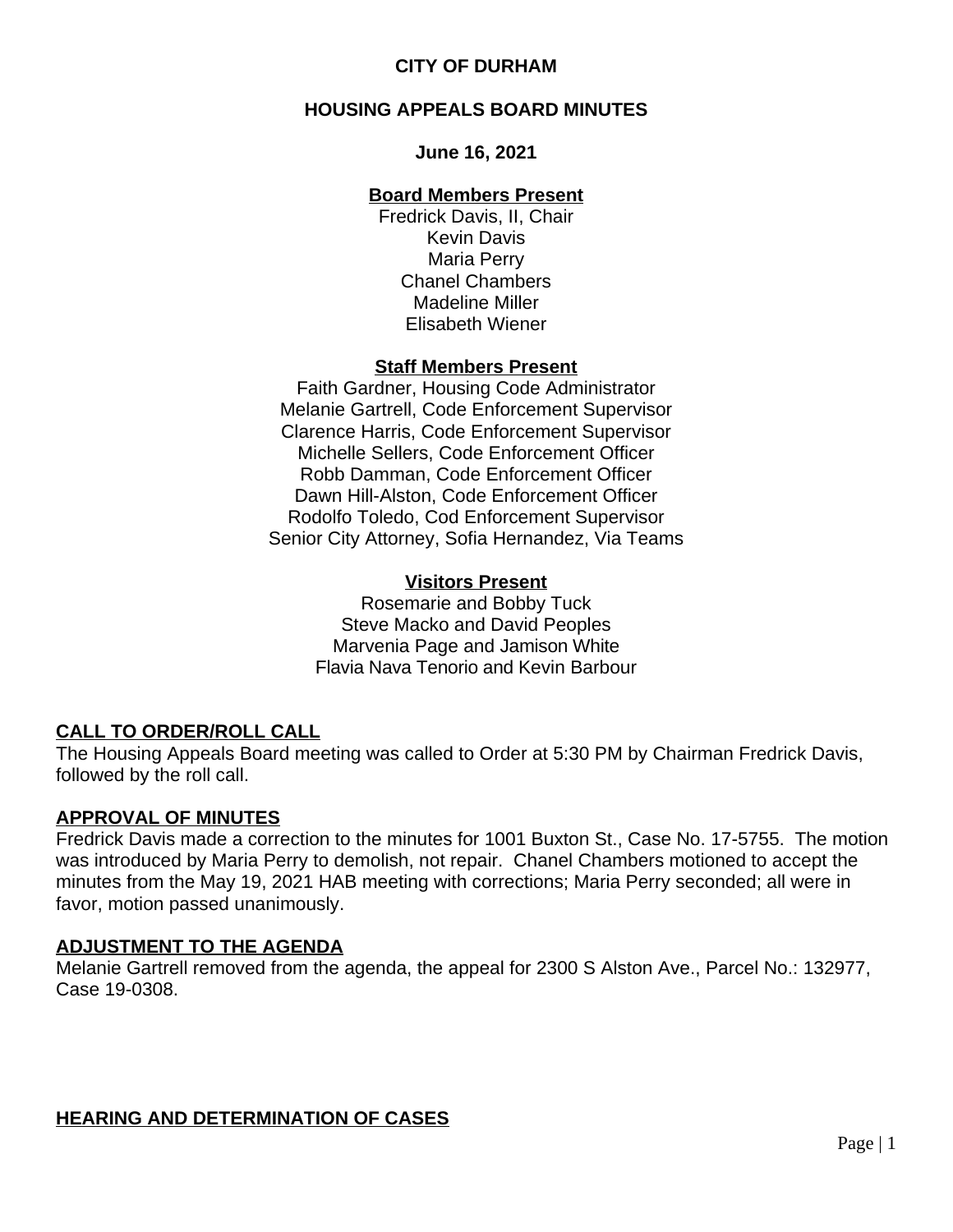#### **Case 18-1494 DOCKET # FY21-HAB012 1804 Vale St. PARCEL No.: 112271**

OWNER(S) HAROLD N TUCK, INDIA SUE TUCK & RICKY T TUCK 3702 ALAMEDA ST. Durham, NC 27704

Melanie Gartrell opened with the background on this case. The initial inspection was made on **03/27/2018** and revealed a **Single-Family Dwelling** was not in compliance with the City of Durham Housing Code. The inspection revealed conditions that are listed in the proposed Order which has been prepared in reference to this matter.

Complaint and Notices were served on **HAROLD N TUCK, INDIA SUE TUCK & RICKY T TUCK** on **03/28/2018, 06/15/2018, 07/29/2019 and 01/06/2020,** that set a hearing date to discuss the violations and determine the course of action for compliance with the Housing Code. The owner **did not** appear for the **04/09/2018, 06/26/2018, 08/08/2019 or 01/17/2020** scheduled hearing(s).

Findings of Fact and Orders were served on **HAROLD N TUCK, INDIA SUE TUCK & RICKY T TUCK** on **05/01/2018, 09/04/2019 and 01/20/2020** directing that the building in question be **repaired** so as to bring it into compliance with the **Housing Code** on or before **02/21/2020.** The Order of the Department of Neighborhood Improvement Services has not been complied with as of this date.

Clarence Harris, Code Enforcement Officer Supervisor stated the findings on **case #18-1494.**

- **1.** Crawl space access missing door
- **2.** Foundation elements in disrepair or Engineer's report; multiple areas of cracking, separation and missing bricks from the foundation
- **3.** Handrails needed on one side for any steps above 4 or more
- **4.** Stair and steps contain hazards, rear steps in disrepair
- **5.** Soffit in multiple areas loose and in disrepair; trim and fascia boards in disrepair in multiple areas; areas of siding in disrepair; on right side of property – large portion of the foundation missing

Mr. Harris asked the Board to receive and accept "Appendix A" into the record as testimony. Mr. Harris stated that the property appears to be vacant. At this time a video was presented of **1804 Vale St.**

Bobby and Rosemarie Tuck; brother and sister-in-law of owner appeared. Rosemarie Tuck spoke and stated that the owner, is currently in an Alzheimer facility and that she and her husband are taking an active role in the property. She further stated that the additional owners listed on the property, India Sue Tuck and Ricky T Tuck, are deceased and Carolyn Vargo, sister of the owner, has been the guardian for Harold Tuck for the last 90 days. Mrs. Rosemarie Tuck asked for a 60-day extension to unload the property.

Ms. Gartrell proceeded with the staff recommendation that the Housing Appeals Board adopt an Ordinance authorizing the administrator be authorized to **Repair** the structure at **1804 Vale St. Parcel No.: 112271** in accordance with the City's Housing Code found in Chapter 10, Article VI of the Durham City Code including Sections 10-239 (j) and (1) and that the Owner of the dwelling, except an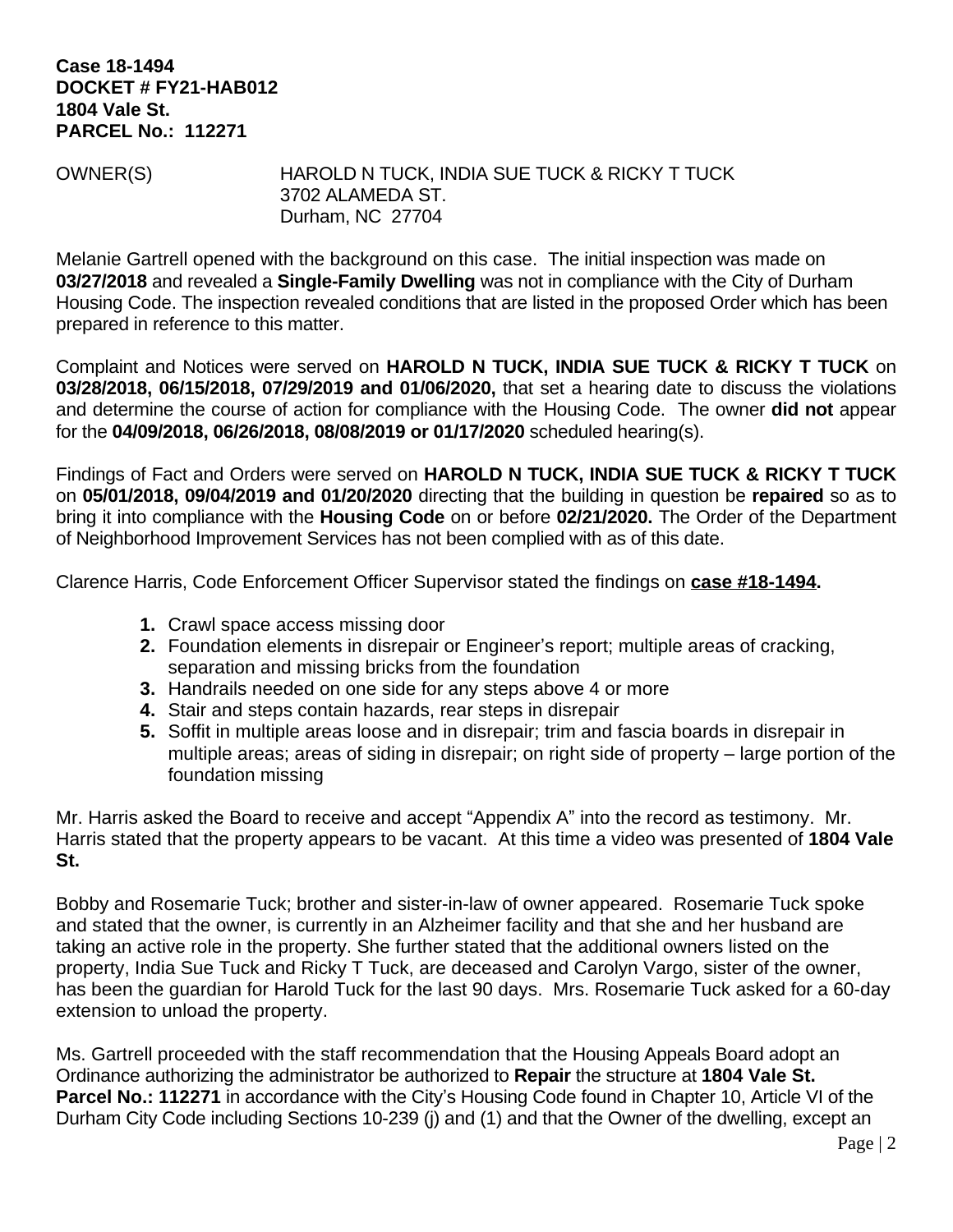Owner who occupies the dwelling as his or her principal place of residence, be subjected to a civil penalty of \$300.00 each month until the dwelling is brought into compliance. However, the maximum cumulative civil penalty shall not exceed \$5,000.00. (see Durham City Code Section 10-241 (b)). As of today, the owner has accumulated a **\$250.00 Administrative Fee and \$4,800.00 in Civil Penalties**.

Faith Gardner stated the civil penalty is a penalty against owner who is cited and can appeal to the Director of NIS to have penalties cancelled and the guardian would not be notified unless the guardianship information appears on a title search. She also stated that the City of Durham will work with the family to give a reasonable extension of time for the sale of the property.

**A motion was introduced by Maria Perry, DOCKET # FY21-HAB012, the administrator be authorized to repair the structure at 1804 Vale St. Parcel No.: 112271 in accordance with the City's Housing Code found in Chapter 10, Article VI of the Durham City Code including Sections 10-239 (j) (1) and (2).** 

**The owner of the dwelling, except an owner who occupies the dwelling as his or her principal place of residence, shall be subjected to a civil penalty of \$300.00 each month until the dwelling is brought into compliance in accordance with the Durham City Code Section 10-241. However, the maximum cumulative civil penalty shall not exceed \$5,000.00. The motion was seconded by Kevin Davis; motion passed 5-0.**

**HEARING AND DETERMINATION OF CASES Case 13-5374 DOCKET # FY21-HAB013 101 E Enterprise St. PARCEL No.: 118715**

### **OWNER(S) MARVENIA M PAGE 2900 E PETTIGREW ST Durham, NC 27703**

Melanie Gartrell opened with the background on this case. The initial inspection was made on **7/17/2013** and revealed a **Single-Family Dwelling** was not in compliance with the City of Durham Housing Code. The inspection revealed conditions that are listed in the proposed Order which has been prepared in reference to this matter.

Complaint and Notices were served on MARVENIA M PAGE on **07/18/2013 and 05/14/2018,** that set a hearing date to discuss the violations and determine the course of action for compliance with the Housing Code. The owner **did not** appear for the **08/22/2013** scheduled hearing(s). The owner's representative, Jamison White **did** appear for the **05/24/2018** scheduled hearing, reviewed extension request due **06/14/2018**.

Findings of Fact and Orders were served on **MARVENIA M PAGE** on **08/22/2013 and 02/20/2019** directing that the building in question be **repaired or demolished** so as to bring it into compliance with the **Housing Code** on or before **04/25/2019.** The Order of the Department of Neighborhood Improvement Services has not been complied with as of this date.

Michelle Sellers, Code Enforcement Officer II stated the findings on **case #13-5374.**

**1.** Ducts and pipes in disrepair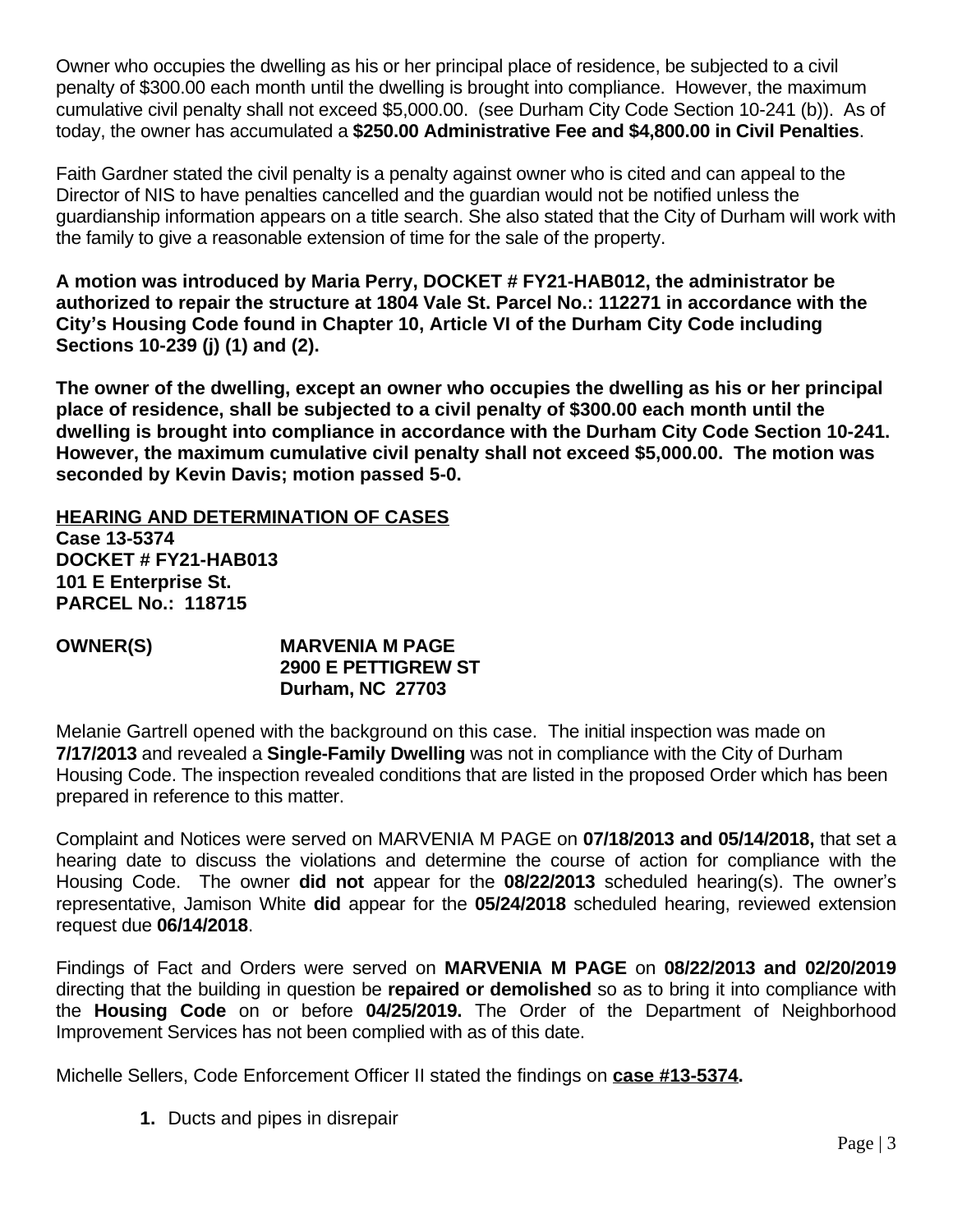- **2.** Electrical system needs to be checked by licensed electrician improper instillation in crawl space including water heater
- **3.** Missing and damaged electrical covers throughout interior and exterior
- **4.** Rear door is not reasonably weather tight
- **5.** Cabinets are in disrepair
- **6.** Crawl space damp
- **7.** Kitchen range hood or duct needs cleaning and repair
- **8.** Windows/doors need screens
- **9.** Bedroom lacks window that can be opened
- **10.**Plumbing or plumbing fixtures need repair
- **11.**Gutters and downspouts are in disrepair
- **12.**Exterior window sashes deteriorated, living room window and sash not secured to the structure
- **13.**Hall and bedroom closet doors do not open
- **14.**Interior wall has holes or cracks under kitchen cabinet

Officer Michelle Sellers stated that "Appendix A" is a true and accurate reflection of the defects as of June 16, 2021.

Officer Sellers asked the Board to receive and accept "Appendix A" into the record as testimony. At this time a video was presented of **101 E Enterprise St.**

Jamison White appeared and stated the current repairs: windows, doors, electrical and plumbing is completed and stated he would continue repairs. Mr. White asked for a 90-day extension.

Mr. Harris stated no permits were pulled and NIS would consider a 90-day extension. Ms. Gartrell added that an extension was granted 2/2020.

Ms. Gartrell proceeded with the staff recommendation that the Housing Appeals Board adopt an Ordinance authorizing the administrator be authorized to **Demolish** the structure at **101 E Enterprise St., Parcel No.: 118715** in accordance with the City's Housing Code found in Chapter 10, Article VI of the Durham City Code including Sections 10-239 (j) and (2) and that the Owner of the dwelling, except an Owner who occupies the dwelling as his or her principal place of residence, be subjected to a civil penalty of \$300.00 each month until the dwelling is brought into compliance. However, the maximum cumulative civil penalty shall not exceed \$5,000.00. (see Durham City Code Section 10-241 (b)). As of today, the owner has accumulated a **\$250.00 Administrative Fee and \$5,000.00 in Civil Penalties**

**A motion was introduced by Chanel Chambers, DOCKET # FY21-HAB013, the administrator be authorized to demolish the structure at 101 E Enterprise St., Parcel No.: 118715 in accordance with the City's Housing Code found in Chapter 10, Article VI of the Durham City Code including Sections 10-239 (j) (1) and (2).** 

**The owner of the dwelling, except an owner who occupies the dwelling as his or her principal place of residence, shall be subjected to a civil penalty of \$300.00 each month until the dwelling is brought into compliance in accordance with the Durham City Code Section 10-241. However, the maximum cumulative civil penalty shall not exceed \$5,000.00. The motion was seconded by Maria Perry; motion passed 4-1.**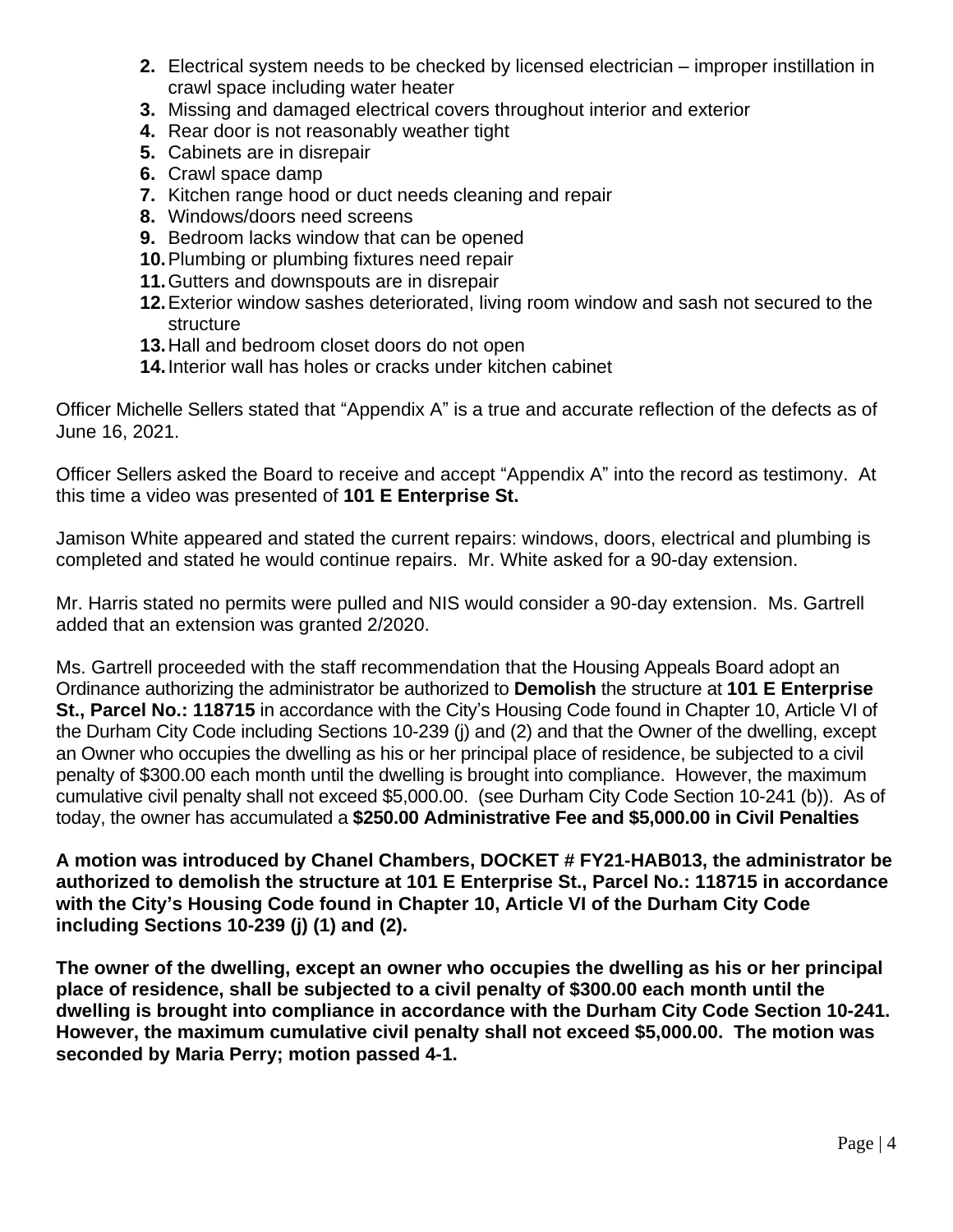#### **HEARING AND DETERMINATION OF CASES Case 20-0682 DOCKET # FY21-HAB014 3305 Fayetteville St. PARCEL No.: 116479**

## **OWNER(S) Flavia Nava Tenorio 3305 FAYETTEVILLE ST Durham, NC 27707**

Melanie Gartrell opened with the background on this case. The initial inspection was made on **02/03/2020** and revealed a **Single-Family Dwelling** was not in compliance with the City of Durham Housing Code. The inspection revealed conditions that are listed in the proposed Order which has been prepared in reference to this matter.

Complaint and Notices were served on **Flavia Nava Tenorio** on **02/27/2020** that set a hearing date to discuss the violations and determine the course of action for compliance with the Housing Code. The owner **did** appear for the **03/11/2020** scheduled hearing(s). The owner reviewed the violations (via an NIS interpreter) and processed an extension request due **03/26/2020**

Findings of Fact and Orders were served on **Flavia Nava Tenorio** on **03/30/2020** directing that the building in question be **repaired** so as to bring it into compliance with the **Housing Code** on or before **05/04/2020.** The Order of the Department of Neighborhood Improvement Services has not been complied with as of this date.

Michelle Sellers, Code Enforcement Officer II stated the findings on **case #20-0682.**

- **1.** Ceilings contain loose materials throughout structure
- **2.** Receptacles, fixtures, or other devices hang loose; bedroom overhead light
- **3.** Entrances and exits shall be weather tight and in good repair
- **4.** Smoke detectors missing or not working throughout structure
- **5.** Flooring is loose throughout structure
- **6.** Deteriorated kitchen and bath cabinets; windows and doors need screens
- **7.** Front storm door needs repair
- **8.** Kitchen and bath sink drain pipe needs repair, toilet not secured to the floor and shower fixture needs repair
- **9.** Bathroom floor and walls not waterproof and there is significant deterioration at the window
- **10.**Excessive dampness or moisture on surfaces in the bath closet
- **11.**Damaged or deteriorated window and door trims and frames, deteriorated front porch roof, foundation wall open and dryer vent needs cover
- **12.**Windows do not easily open or broken panes, holes
- **13.**Wall and interior door has holes or cracks; bath wall next to tub
- **14.**Bedroom door damaged

Officer Michelle Sellers stated that "Appendix A" is a true and accurate reflection of the defects as of June 16, 2021.

Officer Sellers asked the Board to receive and accept "Appendix A" into the record as testimony. At this time a video was presented of **3305 Fayetteville St.**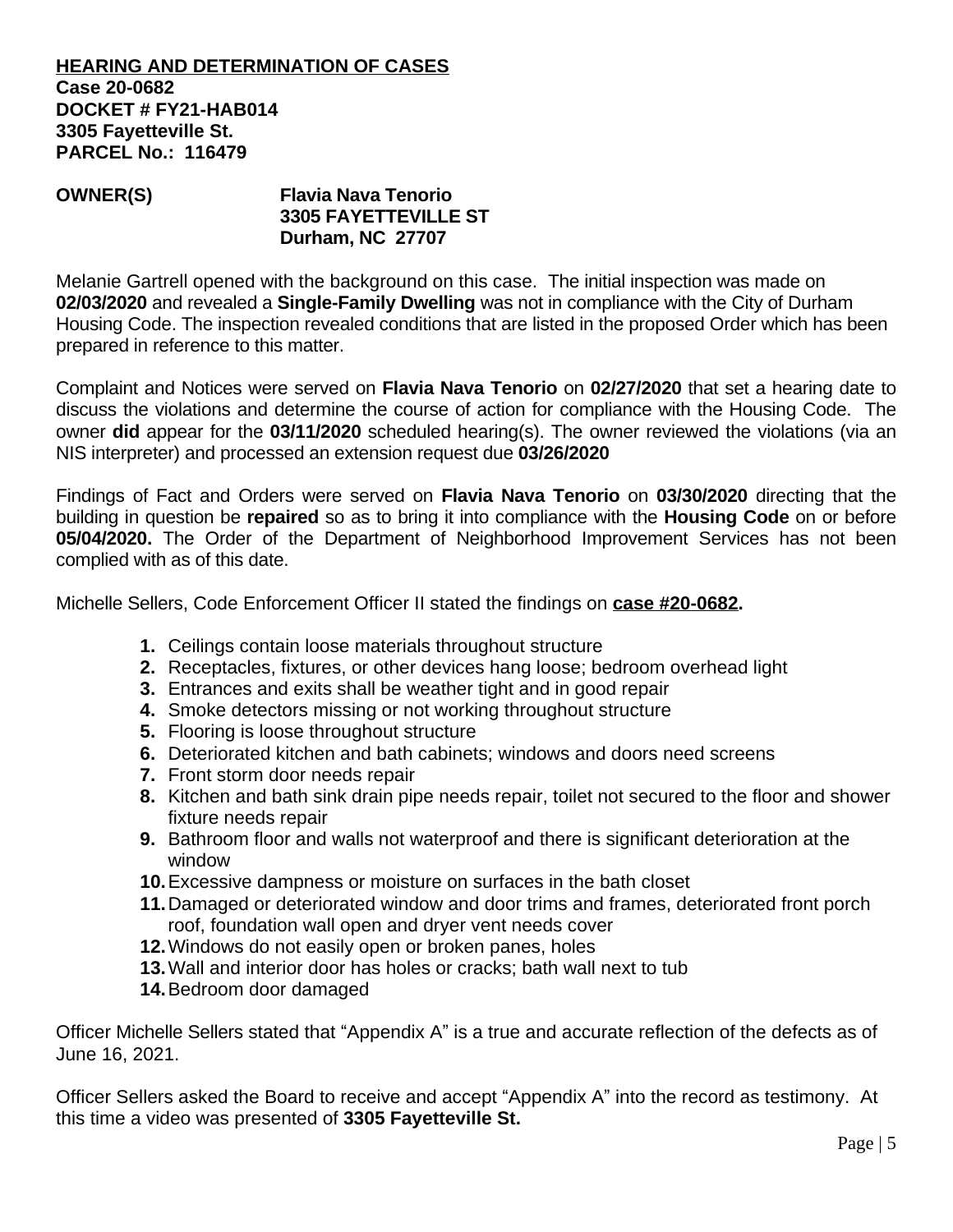Kevin Barbour, representative of owner stated the initial application submitted to the Planning Dept. was denied. The Planning Dept. required a plan and a detailed scope of the work. It was resubmitted May 25, 2021 and denied again due to missing plan with layout. The property is currently gutted and the owners are working to obtain a permit.

Mr. Barbour added it would take a couple of weeks to produce the plan and layout.

Mr. Rameriz, son of owner stated that when the house was initially purchased, there was a case already established with NIS. The decided to gut the property because they wanted to add an additional bathroom and bedroom. They have since decided against adding the additions due to the requirements of the Planning Dept. and the ongoing violations with NIS.

Ms. Gartrell proceeded with the staff recommendation that the Housing Appeals Board adopt an Ordinance authorizing the administrator be authorized to **Repair** the structure at **3305 Fayetteville St., Parcel No.: 116479** in accordance with the City's Housing Code found in Chapter 10, Article VI of the Durham City Code including Sections 10-239 (j) and (2) and that the Owner of the dwelling, except an Owner who occupies the dwelling as his or her principal place of residence, be subjected to a civil penalty of \$300.00 each month until the dwelling is brought into compliance. However, the maximum cumulative civil penalty shall not exceed \$5,000.00. (see Durham City Code Section 10-241 (b)). As of today, the owner has accumulated a **\$250.00 Administrative Fee and \$3,900.00 in Civil Penalties**.

**A motion to continue for 120 days was introduced by Madeline Miller and seconded by Kevin Davis; motion denied.**

**A motion was introduced by Kevin Davis, DOCKET #FY21-HAB014, the administrator be authorized to repair the structure at 3305 Fayetteville St., Parcel No. 116479 in accordance with the City's Housing Code found in Chapter 10, Article VI of the Durham City Code including Sections 10-239 (j) (1) and (2).** 

**The owner of the dwelling, except an owner who occupies the dwelling as his or her principal place of residence, shall be subjected to a civil penalty of \$300.00 each month until the dwelling is brought into compliance in accordance with the Durham City Code Section 10-241. However, the maximum cumulative civil penalty shall not exceed \$5,000.00. The motion was seconded by Maria Perry; motion passed 5-0.**

#### **HEARING AND DETERMINATION OF CASES Case 20-1595 DOCKET # FY21-HAB015 310 W Corporation St. PARCEL No.: 105131**

## **OWNER(S) SWEET PEA LLC 10534 ARNOLD PALMER DR RALEIGH, NC 27617**

Melanie Gartrell opened with the background on this case. The initial inspection was made on **03/05/2020** and revealed a **Single-Family Dwelling** was not in compliance with the City of Durham Housing Code. The inspection revealed conditions that are listed in the proposed Order which has been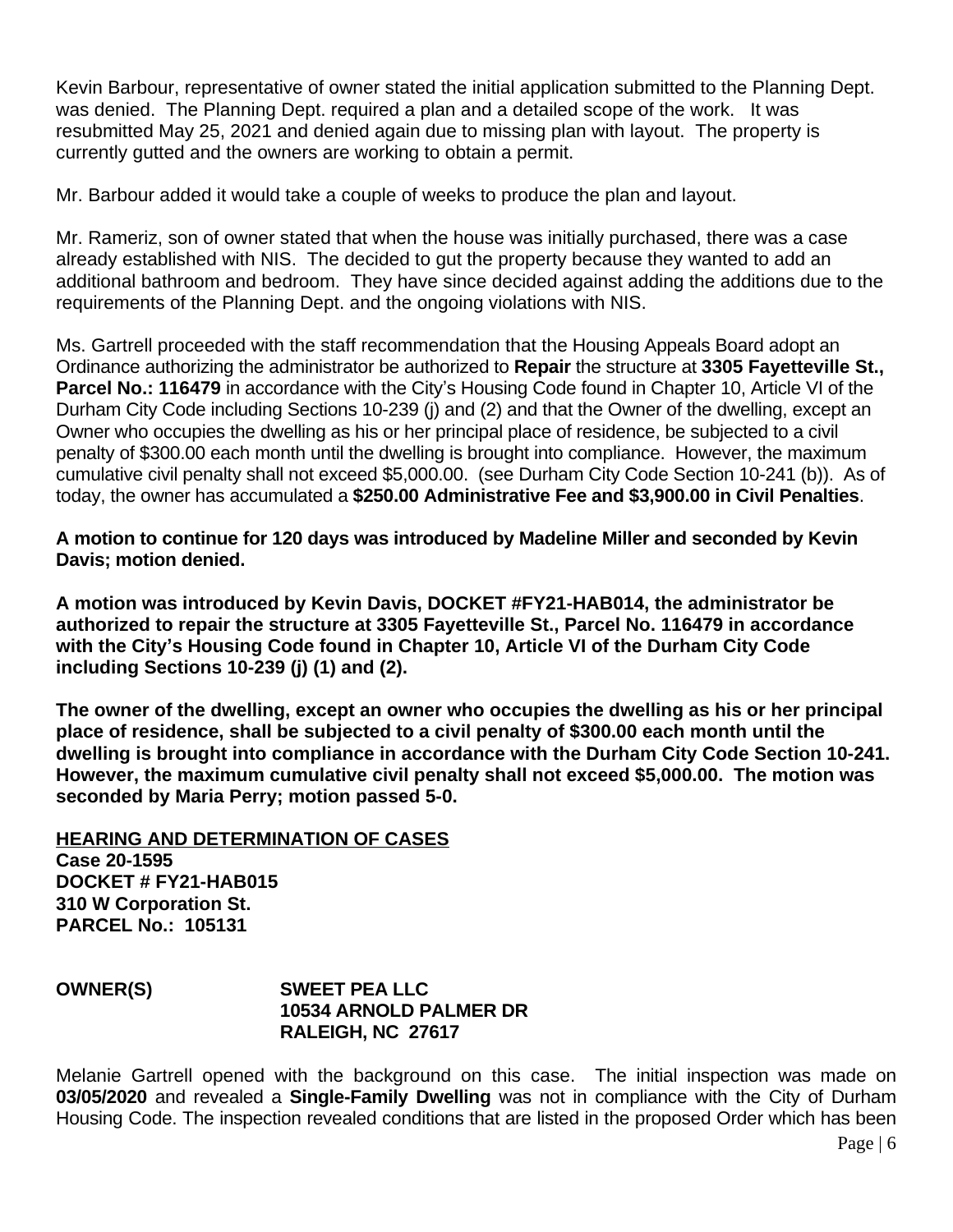prepared in reference to this matter.

Complaint and Notices were served on **SWEET PEA LLC** on **03/06/2020,** that set a hearing date to discuss the violations and determine the course of action for compliance with the Housing Code. The owner **did not** appear for the **03/16/2020** scheduled hearing(s).

Findings of Fact and Orders were served on **SWEET PEA LLC** on **04/29/2020** directing that the building in question be **repaired** so as to bring it into compliance with the **Housing Code** on or before **05/28/2020.** The Order of the Department of Neighborhood Improvement Services has not been complied with as of this date.

Dawn Hill-Alston, Code Enforcement Officer II stated the findings on **case #20-1595.**

- **1.** Repair/replace all rotted or deteriorated fascia, boxing, soffit, and trim and paint
- **2.** Missing address numbers
- **3.** Walls, exterior not sound, weatherproof or vermin proof
- **4.** Various windows broken, missing repair/replace according to NC Building code standards

Officer Hill-Alston stated that "Appendix A" is a true and accurate reflection of the defects as of June 16, 2021.

Officer Hill-Alston asked the Board to receive and accept "Appendix A" into the record as testimony. At this time a video was presented of **310 W Corporation St.**

Owners Steve Macko and stated that they are going to demolish the structure; however, they will need 6-9 months to complete the demolition. They are working with Dan Jewel on getting an approval from Planning. The HAB requested that they present NIS with a plan for the 6-9 months stated. The owners submitted a preliminary drawing.

Mr. Harris stated an extension was granted from May 20, 2020 – November 20,2020. A second extension was requested December 4, 2020 and denied.

Ms. Gartrell proceeded with the staff recommendation that the Housing Appeals Board adopt an Ordinance authorizing the administrator be authorized to **Repair** the structure at **310 W Corporation St., Exterior, Parcel No.: 105131** in accordance with the City's Housing Code found in Chapter 10, Article VI of the Durham City Code including Sections 10-239 (j) and (1) and that the Owner of the dwelling, except an Owner who occupies the dwelling as his or her principal place of residence, be subjected to a civil penalty of \$300.00 each month until the dwelling is brought into compliance. However, the maximum cumulative civil penalty shall not exceed \$5,000.00. (see Durham City Code Section 10-241 (b)). As of today, the owner has accumulated a **\$250.00 Administrative Fee and \$3,000.00 in Civil Penalties.**

**A motion was introduced by Maria Perry DOCKET #FY21-HAB008, the administrator be authorized to repair the structure at 310 W Corporation St., Exterior, Parcel No.: 105131 in accordance with the City's Housing Code found in Chapter 10, Article VI of the Durham City Code including Sections 10-239 (j) (1) and (2).** 

**The owner of the dwelling, except an owner who occupies the dwelling as his or her principal place of residence, shall be subjected to a civil penalty of \$300.00 each month until the**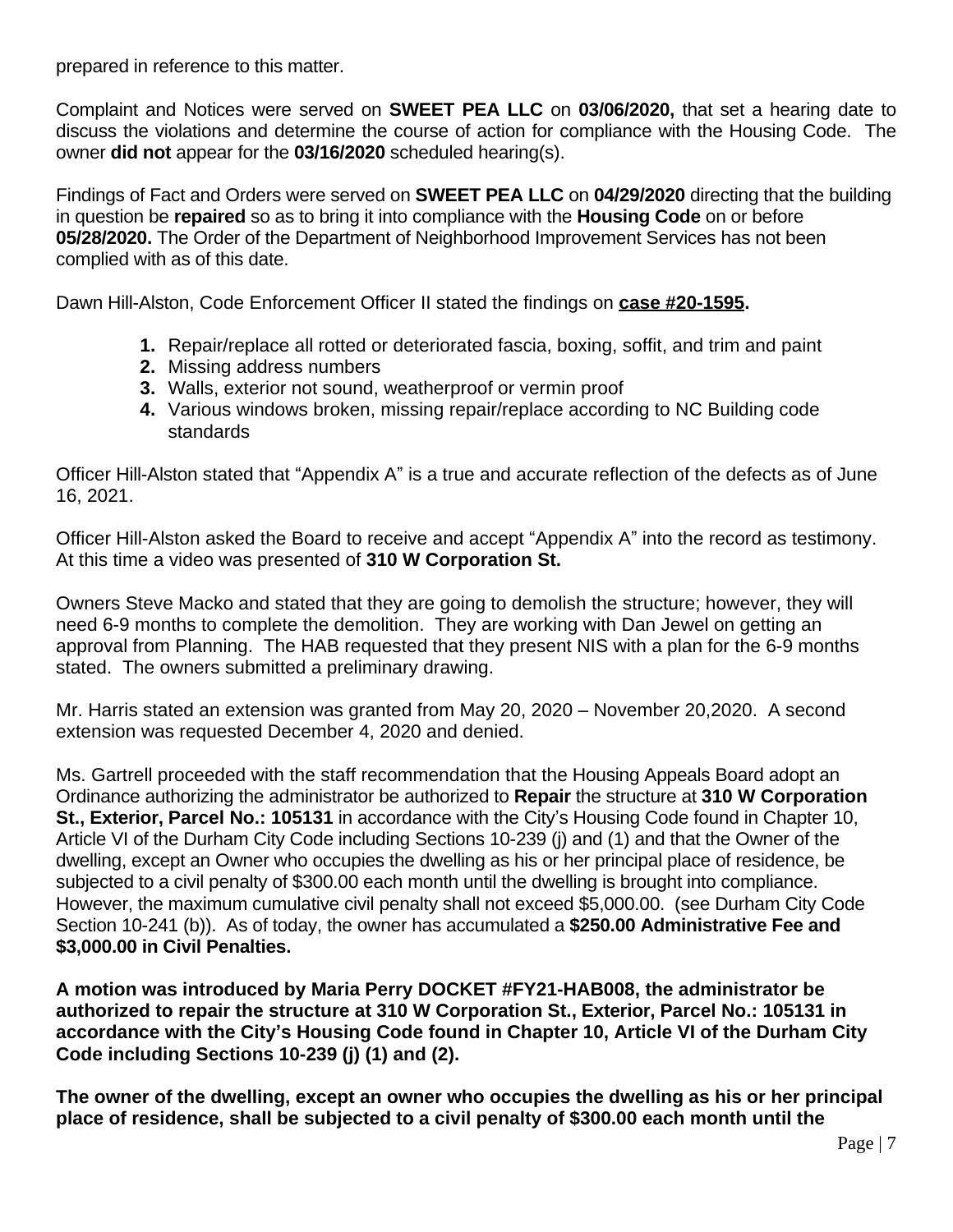**dwelling is brought into compliance in accordance with the Durham City Code Section 10-241. However, the maximum cumulative civil penalty shall not exceed \$5,000.00. The motion was seconded by Kevin Davis; motion passed 5-0.**

**HEARING AND DETERMINATION OF CASES Case 18-1481 DOCKET # FY21-HAB016 816 Center St. PARCEL No.: 161035**

#### **OWNER(S) WILLIE LEE THOMPSON 19 EASTWOOD AVE LONG BRANCH, NJ 07740**

Melanie Gartrell opened with the background on this case. The initial inspection was made on **03/26/2018** and revealed a **Single-Family Dwelling** was not in compliance with the City of Durham Housing Code. The inspection revealed conditions that are listed in the proposed Order which has been prepared in reference to this matter.

Complaint and Notices were served on **WILLIE LEE THOMPSON** on **03/27/2018, and 09/18/2019,** that set a hearing date to discuss the violations and determine the course of action for compliance with the Housing Code. The owner **did** appear via telephone for the **04/05/2018, 09/30/2019 on 9/23/2019** scheduled hearing(s) at which time he requested a Compliance Agreement.

Findings of Fact and Orders were served on **WILLIE LEE THOMPSON** on **05/07/2018, 10/22/2019 and 02/14/2020** directing that the building in question be **repaired** so as to bring it into compliance with the **Housing Code** on or before **03/16/2020.** The Order of the Department of Neighborhood Improvement Services has not been complied with as of this date.

Robb Damman, Code Enforcement Officer II stated the findings on **case #18-1481.**

- **1.** Front entrance decayed plywood ramp
- **2.** Paint-interior/exterior peeling
- **3.** Crawl space access missing door
- **4.** Foundation elements in disrepair or Engineer's report
- **5.** Windows and doors cannot be secured with plywood
- **6.** Heating facilities do not meet standards
- **7.** Fences and accessory structures need repair including abandoned delivery truck, metal shed and well house
- **8.** Drainage conduit
- **9.** Roof covering loose; metal roofing detached at places
- **10.**Roof support or engineer's report
- **11.**Soffits, fascia, front porch ceiling

Officer Robb Damman stated that "Appendix A" is a true and accurate reflection of the defects as of June 16, 2021. At this time a video was presented of **816 Center St.**

Officer Damman asked the Board to receive and accept "Appendix A" into the record as testimony. At this time a video was presented of **816 Center St.**